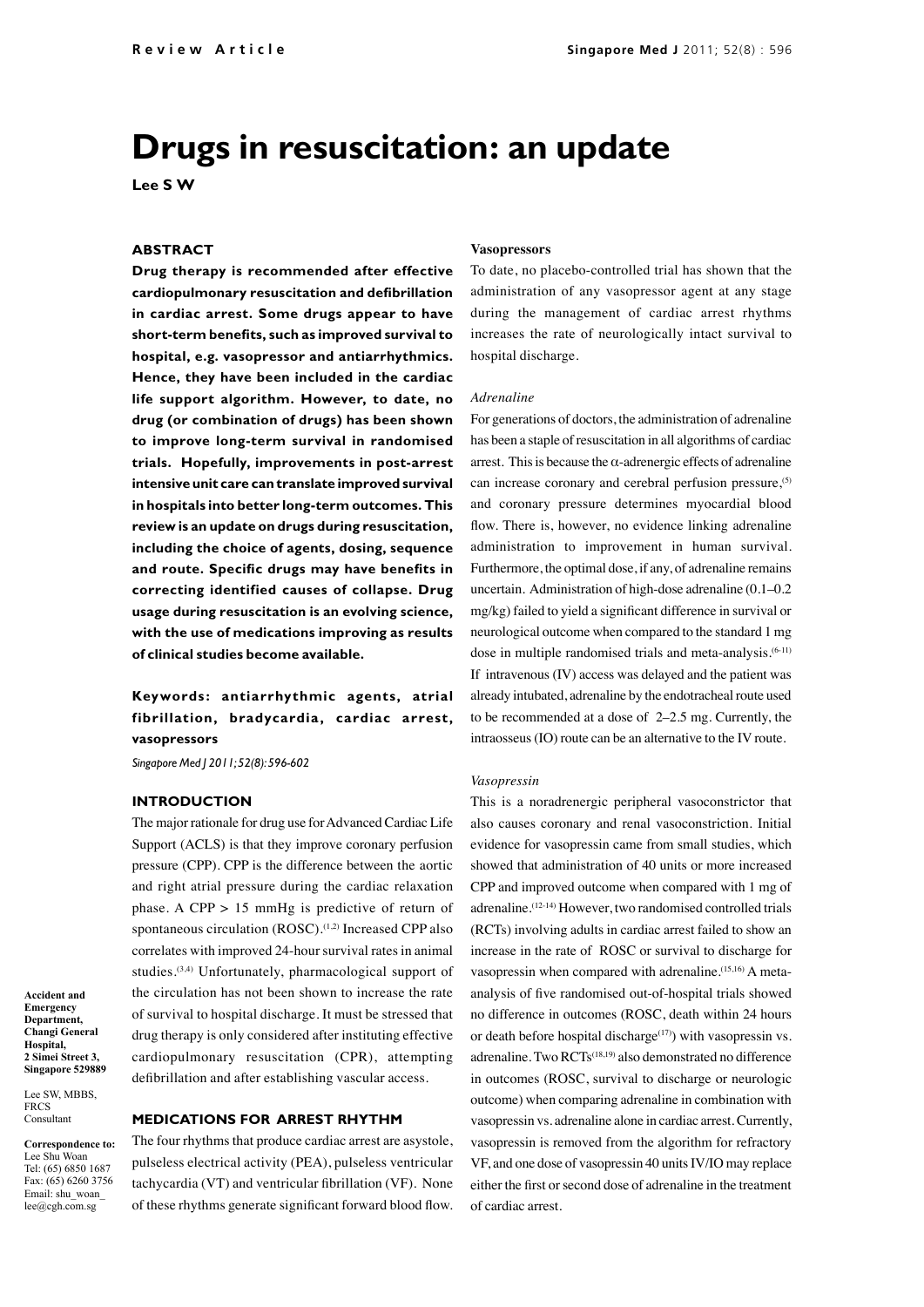### *Norepinephrine*

Administration of this agent in cardiac arrest had not demonstrated any additional benefit.<sup>(8)</sup>

### *Endothelin*

Endothelin-1 is a 21-amino acid peptide with powerful vasoconstrictor properties. Evidence from five studies of cardiac arrest in animals documented consistent improvement in CPP with endothelin-1, but this did not translate to improved myocardial blood flow.(20-24) No published studies conducted in humas are available to date.

### *Treatment recommendations*

Current evidence is insufficient to support or refute the routine use of any vasopressors in any sequence for cardiac arrest. Despite the lack of human data, it is reasonable to continue to use adrenaline on a routine basis. Adrenaline is administered as IV 1 mg bolus every 3–5 minutes, while CPR is ongoing.

# **Antiarrhythmics**

Antiarrhythmic agents have been used for terminating VT or VF, and for preventing recurrences. Unfortunately, there is no evidence that administering any antiarrhythmics routinely during cardiac arrest increases the rate of survival to hospital discharge.

### *Amiodarone*

Two RCTs in the pre-hospital setting showed that administration of amiodarone to patients with refractory VF/pulseless VT improved survival to hospital admission when compared with administration of a placebo or lignocaine.(25,26) Additional studies documented consistent improvement in defibrillation response when amiodarone was given to patients with VF or haemodynamically unstable VT. $(27-29)$  Of note is the fact that conclusive scientific data supporting an improvement in survival to hospital discharge with amiodarone therapy is still lacking. Current data suggests that amiodarone use only improved survival to hospital admission and not to discharge. Currently, amiodarone may be considered for VF or pulseless VT that is unresponsive to CPR, defibrillation and vasopressor therapy. An initial dose of 300 mg may be followed by a second dose of 150 mg.

# *Lignocaine*

Previously, lignocaine, a class Ib agent that affects automaticity and upstroke of myocardial action potential in ischaemic tissue, was advocated for use in VF. Unfortunately, the limited scientific data that addressed this issue did not suggest survival benefit from lignocaine.<sup>(30,31)</sup> Trials comparing amiodarone and

lignocaine found lower rates of ROSC<sup>(28)</sup> and a higher incidence of asystole $(30)$  with the use of lignocaine. Lignocaine can be considered if amiodarone is not available (class IIb, LOE B). The initial dose is 1–1.5 mg/kg IV. If VF persists, additional doses of 0.5–0.75 mg/kg IV push may be administered at 5–10 minute intervals, up to a maximum dose of 3 mg/kg.

### *Magnesium sulfate*

Two observational studies have shown that magnesium is effective for termination of torsades de pointes associated with prolonged QT interval.<sup>(32,33)</sup> Otherwise, empiric magnesium therapy is not helpful in inpatient cardiac arrest or refractory VF.<sup>(34,35)</sup>

### *Treatment recommendations*

In the setting of VF or pulseless VT unresponsive to CPR, defibrillation and vasopressor, IV amiodarone can be given at an initial dose of 300 mg, followed by 150 mg. Lignocaine can be considered as an alternative if amiodarone is not available. The initial IV dose is 1–1.5 mg/kg, followed by 0.5–0.75 mg/kg at 5–10 minute intervals; should VF or pulseless VT persists, the dose may be increased to a maximum of 3 mg/kg.  $1-2$  g of IV magnesium sulphate should be administered for known hypomagnesaemia or torsades de pointes. There is insufficient data to recommend for or against its routine use in cardiac arrest.

# **Other drugs**

There is no evidence to suggest that routinely administering other drugs during cardiac arrest increases survival to hospital discharge. There are several reports on the successful use of thrombolytics during cardiac arrest when the arrest was likely due to pulmonary embolism.(36,37)

### *Atropine*

Atropine is a parasympathetic agent that has previously been used in cardiac arrest for bradycardic PEA and asystole, although its use had not been proven to increase survival.<sup>(38)</sup> In fact, its use in asystole was based on a case series of only eight patients.(39) Further prospective controlled non-randomised cohort studies in adults showed that treatment with atropine was not associated with any consistent benefit after in-hospital or out-of-hospital cardiac arrest. $(40-43)$  As the available evidence suggests that the routine use of atropine during PEA or asystole is unlikely to have any therapeutic benefit (class IIb, LOE B), atropine has been removed from the cardiac arrest algorithm.

### *Sodium bicarbonate*

Sodium bicarbonate is not recommended for routine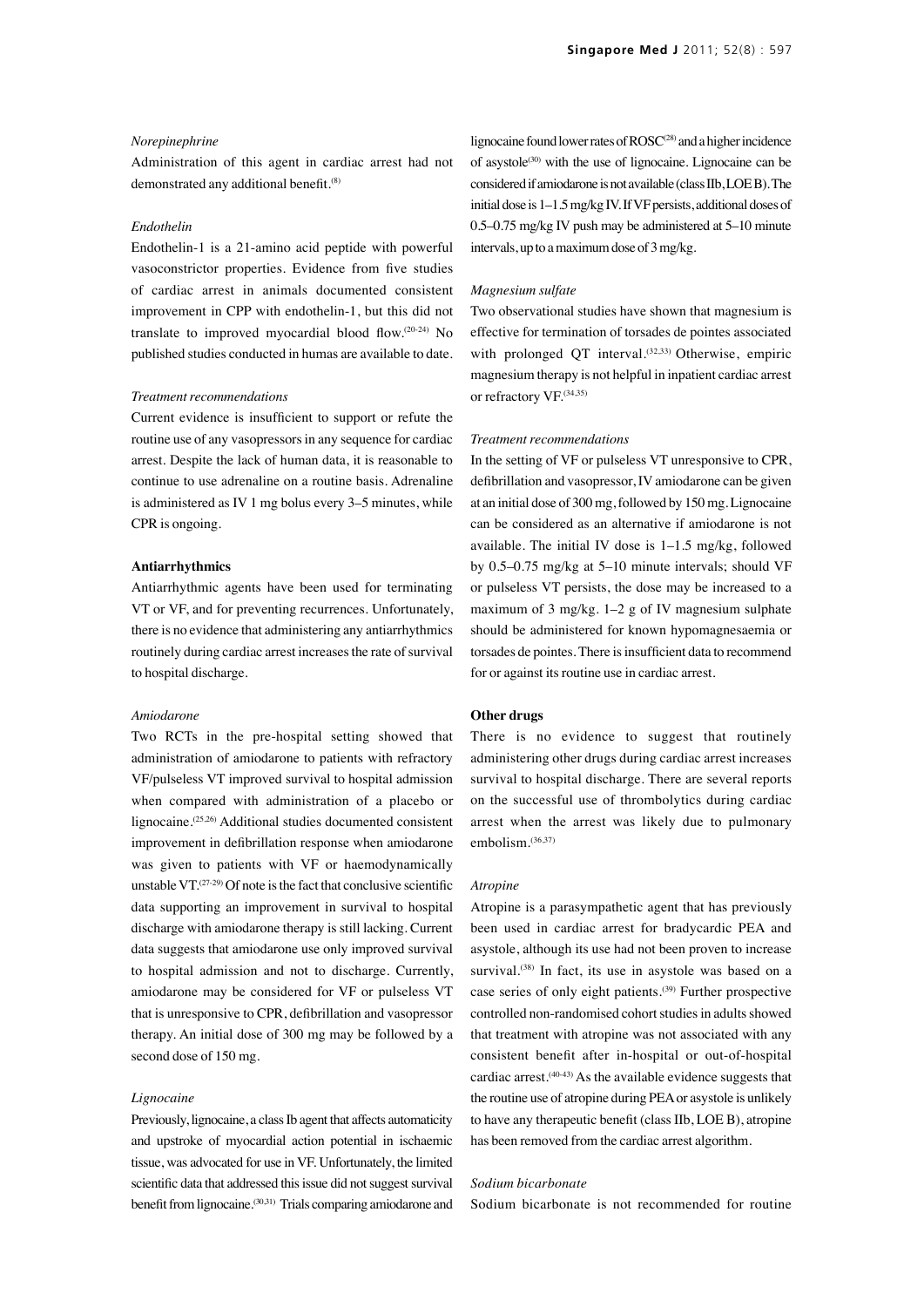use during cardiac arrest and/or after ROSC. It may be considered for life-threatening hyperkalaemia or cardiac arrest associated with hyperkalaemia, pre-existing bicarbonate-responsive acidosis and for treatment of tricyclic antidepressant overdose. The use of bicarbonate may be considered in intubated and ventilated patients with a long arrest interval or upon return of circulation after a long arrest interval.

# **MANAGEMENT OF SYMPTOMATIC BRADYCARDIA AND TACHYCARDIA**

This section discusses the pharmacological options for peri-arrest rhythms, which include symptomatic bradycardia and VT (refer to the ACLS algorithms for the treatment flow charts of these arrhythmias). It is not in the interest of this section to discuss how to arrive at a diagnosis of the presenting arrhythmias. When an arrhythmia is termed unstable, it refers to a condition in which vital organ function is acutely impaired or cardiac arrest is imminent. Symptomatic implies that an arrhythmia is causing symptoms such as palpitations and lightheadedness, but the patient may not be in imminent danger. There is therefore more time to plan and decide on the most appropriate intervention.

### **Bradycardia**

Treatment is initiated only for symptomatic or unstable bradycardia.

### *Atropine*

In the absence of reversible causes such as heart block secondary to myocardial infarction, patients with bradycardia and hypotension can be managed with atropine and small fluid boluses. The recommended dose is 0.6 mg, repeated every 3–5 minutes to a maximum dose of 2.4 mg. Doses of atropine < 0.5 mg may cause paradoxical bradycardia and hence, should be avoided. Failure to respond will necessitate second-line drug therapy with dopamine and adrenaline, or transcutaneous pacing while the patient is prepared for emergent transvenous pacing, if required. Atropine is also indicated as an antidote in organophosphate, carbamate or nerve agent poisoning that presents with drug-induced bradycardia, as these rhythms are frequently refractory to standard ACLS protocols.

# *Dopamine*

Dopamine is a catecholamine with both  $\alpha$ - and β-adrenergic actions. It is considered for use when atropine fails or is contraindicated. Infusion rates are started at 5–20 μg/kg/min, and titrated to patient response.

# *Adrenaline*

Adrenaline infusion may be used for patients with symptomatic bradycardia or hypotension after atropine or pacing fails. Begin the infusion at 2–10 μg/min and titrate to patient response. In the setting of bradycardia secondary to calcium channel blocker<sup>(44)</sup> or β-blocker overdose,<sup>(45,46)</sup> start IV calcium infusion, followed by IV glucagon. $(47)$  The recommended dose of glucagon is a slow bolus of 3–10 mg administered over 3–5 minutes, followed by an infusion of 3–5 mg/hr, titrating the infusion rate to achieve adequate haemodynamic response. Hyperinsulinaemic-euglycaemia therapy should be considered.<sup>(48)</sup>

# **NARROW-COMPLEX TACHYCARDIA**

There are four options for the treatment of narrowcomplex tachycardia: physical vagal manoeuvres, pharmacological conversion, rate control and electrical cardioversion. The choice depends on the stability of the patient and the rhythm. If a patient demonstrates rate-related cardiovascular compromise, with signs of altered mental status, ongoing ischaemic chest pain or hypotension, immediate synchronised cardioversion is indicated.

# **Supraventricular tachycardia (SVT)**

It is important to distinguish the various forms of SVT such as, that which originates from the atrial myocardium vs. those with a re-entry circuit partly or wholly based in the atrioventricular (AV) node itself, as therapies are aimed at different conduction pathways. The majority of SVTs due to re-entry mechanism will respond to drugs that slow down or interrupt conduction through the AV node. If vital signs are stable, vagal manoeuvres, such as carotid sinus massage or valsava manoeuvre, may be used initially. This may successfully terminate the arrhythmia.

### *Adenosine*

Adenosine is safe and effective, and is the drug of choice (ACC/AHA class recommendation) for conversion of paroxysmal SVT if vagal manoeuvers fail.(49-54) It has the advantage of a short half-life (< 10 seconds) and rapid onset of action. The initial dose of adenosine is 6 mg IV push. Adenosine should be given rapidly through a large proximal (e.g. antecubital) vein, followed by a 20 ml saline flush with arm elevation (to ensure that the drug enters the central circulation before its degradation). If the rhythm persists after 1–2 minutes, a 12 mg bolus is given in the same way as above. Prior to injection, the patient should be warned about transient side effects such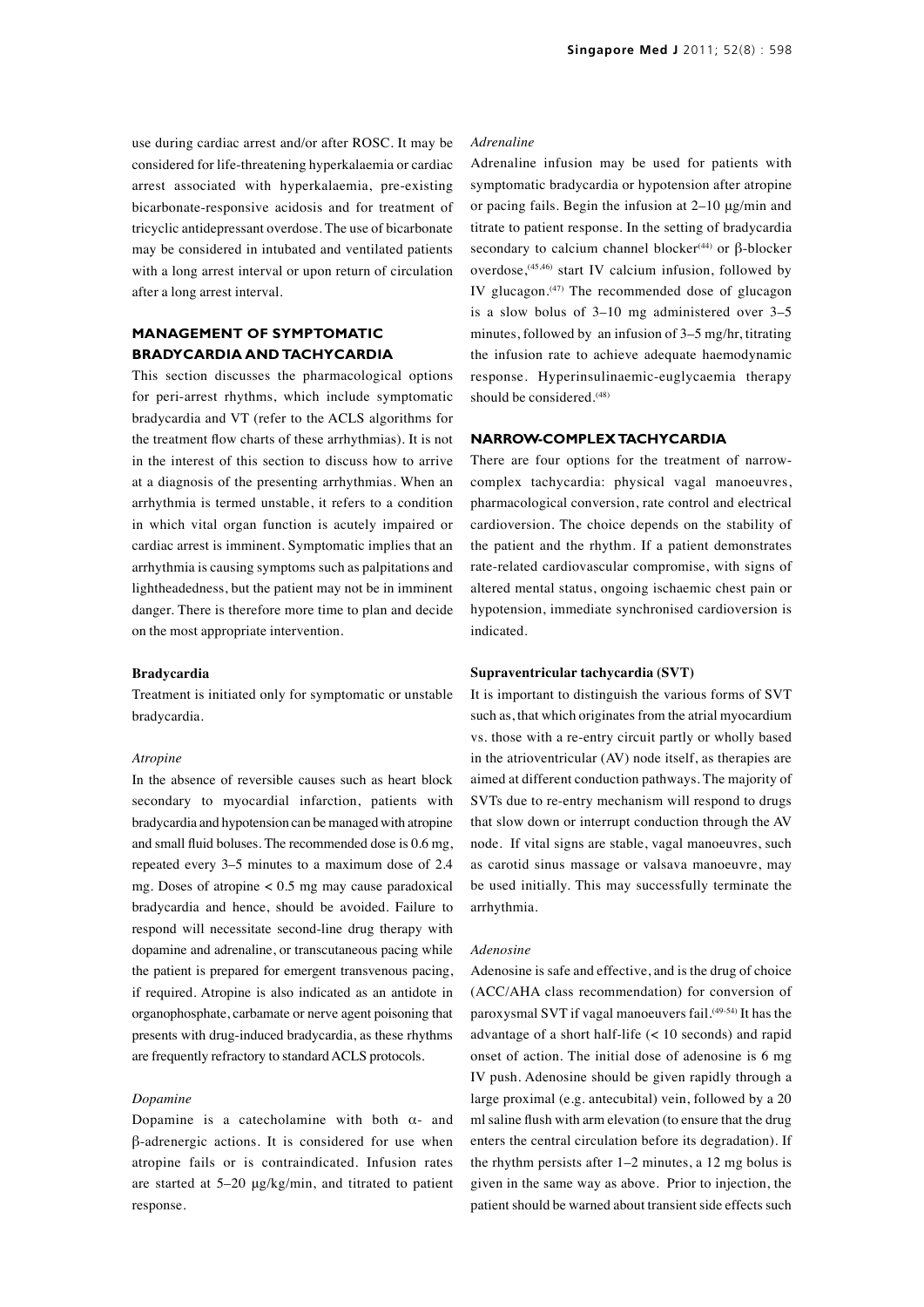as chest discomfort, dyspnoea and flushing, and given reassurance. Larger doses may be needed in the presence of theophylline and caffeine (as they attenuate the effects of adenosine), while a smaller initial dose (3 mg) should be used in patients taking dipyridamole, carbamazepine and in heart transplant patients. If a central line is available at the time of treatment, an even smaller dose of 1–3 mg may suffice. Adenosine is contraindicated in patients with atrial fibrillation (AF) with suspected Wolff-Parkinson-White (WPW) syndrome due to the fear of initiating rapid ventricular rates.

# *Calcium channel blockers*

Calcium channel blockers are another drug of choice for patients presenting with SVT. For SVTs that do not convert with adenosine, or which recur after initial successful cardioversion with adenosine, nondihydropyridine calcium channel blockers such as verapamil or diltiazem<sup>(49,51,54)</sup> may also be used. Diltiazem and verapamil are longer-acting AV nodal blocking agents and act to slow conduction and increase refractoriness in the AV node, thereby interrupting reentrant circuits. Verapamil, and to a lesser extent, diltiazem, can decrease blood pressure if given in large doses. This is due to their negative inotropic effect on the myocardium at high doses. These effects are rarely seen when the drugs are given as a slow continuous infusion (verapamil at 1 mg/min and diltiazem at  $2.5 \text{ mg/min}$ ,<sup>(55)</sup> or when pre-treatment with calcium is provided.(56,57)

### *Beta-blockers*

 $β$ -blockers have been used with success,<sup> $(54)$ </sup> but side effects such as significant bradycardias, AV conduction delay and hypotension may occur. A variety of agents, such as atenolol, metoprolol, propranolol and esmolol, may be used. Contraindications include second- or third-degree heart block, hypotension, severe congestive heart failure and bronchospasm. Both calcium channel blockers and β-blockers are contraindicated in patients with WPW syndrome who are in AF.

### *Amiodarone*

If the rhythm remains uncontrolled or the conversion is short-lived and the arrhythmia recurs, amiodarone may be used.<sup>(58-60)</sup> It is useful in patients with impaired ejection fraction. Although effective in cardioverting SVTs, the higher toxicity and proarrhythmic properties of this drug make it a less desirable option compared to the other AV nodal blocking agents. Amiodarone is dosed at 150 mg IV over ten minutes, followed by 1 mg/min infusion over six hours, and then 0.5 mg/min maintenance over 18 hours. The major adverse effects are hypotension and bradycardia, which can be prevented by slowing the rate of infusion.

# **ATRIAL FIBRILLATION**

Treatment options for AF with rapid ventricular rate include rate control or rhythm control. Patients with AF of > 48 hours duration are at risk for cardioembolic events, and therefore, electrical or pharmacological cardioversion should not be attempted in these patients unless the patient is unstable. Although the possibility of cardioembolic phenomenon is remote in recent onset AF (duration < 48 hours), it is not impossible. An alternative strategy is to perform cardioversion after anticoagulation with heparin and conduct transoesophageal echocardiography so as to ensure the absence of left atrial thrombi. Otherwise, for the purpose of rate control,  $β$ -blockers,<sup> $(61,62)$ </sup> calcium channel blockers,  $(62, 63)$  magnesium<sup>(64)</sup> or a combination of these drugs could be used.

β-blockers are effective in controlling ventricular rate associated with new-onset AF. Its use is advocated as a firstline agent, especially in cases where there is high adrenergic output, such as thyrotoxicosis, acute hypertensive crisis and myocardial infarction. It can be used for both acute and chronic rate control. Calcium channel blockers such as diltiazem have also been efficacious and relatively safe to use. The use of both β-blockers and calcium channel blockers should be cautioned in patients with heart failure. Moreover, both drugs are contraindicated in patients with accessory pathways, as they may develop a rapid ventricular response and VF secondary to reflex sympathetic stimulation of the accessory pathway.<sup>(66,67)</sup> Amiodarone can achieve rate control quickly,(59,68) and conversion rates are highly variable. It is also commonly used to maintain sinus rhythm in AF patients in whom a rhythm control strategy is chosen. It is also useful in AF with severe left ventricular dysfunction; however, the potential risk of converting to sinus rhythm, and thereafter, the possibility of a cardioembolic sequel, should be considered before using this agent. For rhythm control, amiodarone, ibutilide, propafenone, flecainide or magnesium may be used. Rhythm control may be a viable option for new-onset AF of < 48 hours.

# **WIDE-COMPLEX TACHYCARDIA**

Regular wide-complex tachycardia (QRS > 0.12 seconds) includes VT, SVT with aberrancy and those associated or mediated by accessory pathways. If the wide-complex regular tachycardia is diagnosed to be an SVT (with aberrancy or pre-existing bundle branch block), IV adenosine or slow infusion of calcium channel blocker is recommended. The dosages and methods of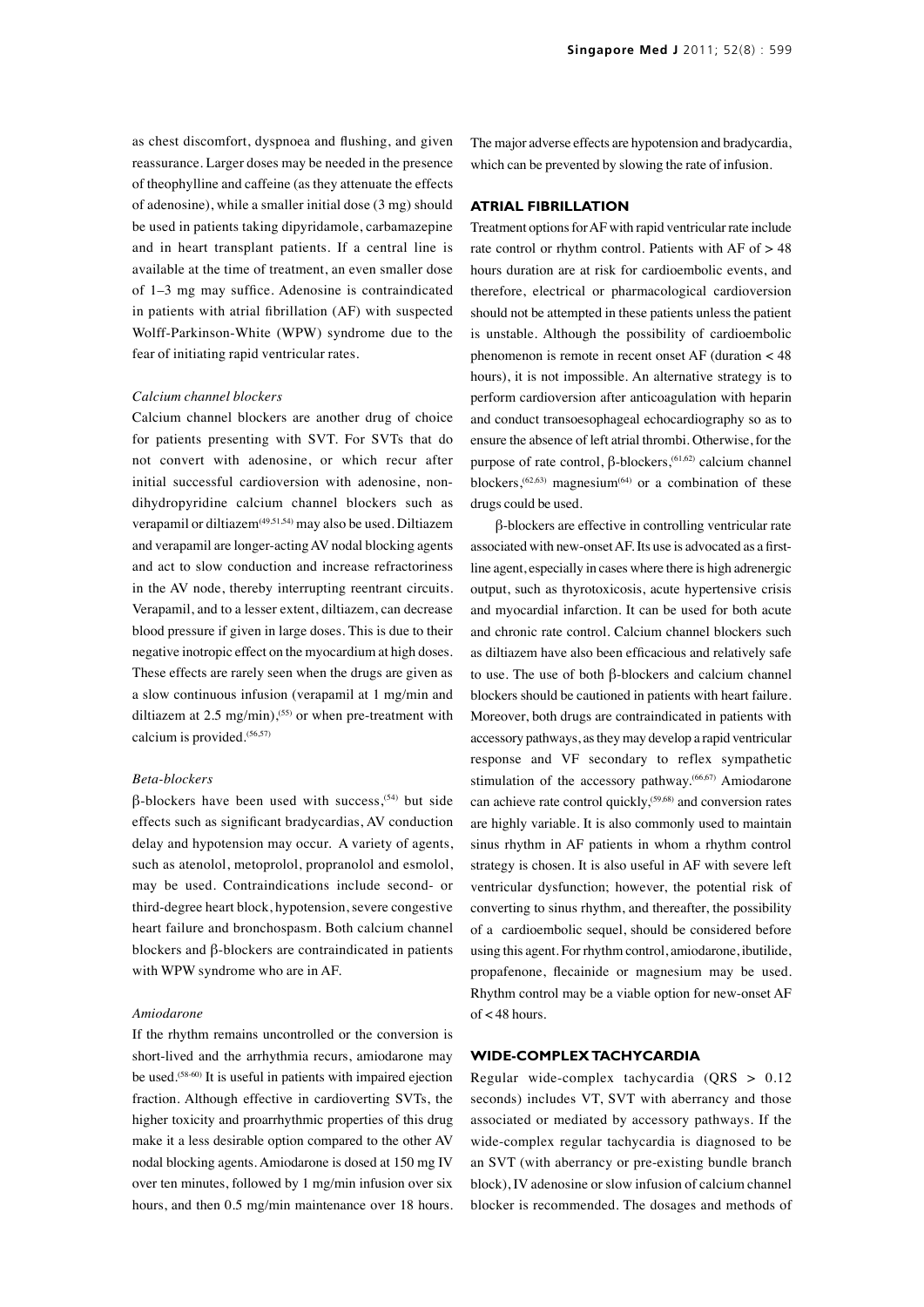injection are as discussed earlier. In patients with stable, regular, monomorphic wide-complex tachycardia that is undifferentiated, IV adenosine is a relatively safe drug to use for diagnosis and treatment. Adenosine should, however, not be given for unstable or for irregular or polymorphic wide-complex tachycardia, as it may cause degeneration of the arrhythmia to VF. If the rhythm is identified as likely VT in a stable patient, antiarrhythmic drugs may be effective. IV amiodarone may be used. Amiodarone may be more effective in terminating widecomplex tachycardia than lignocaine.<sup>(69)</sup> It is given as a slow IV bolus of 150 mg over ten minutes, repeated if necessary, followed by 1 mg/min infusion for the next six hours and 0.5 mg/min infusion over the next 18 hours.

Alternative drugs for wide-complex tachycardia are procainamide and sotalol (not available in IV formulation). Procainamide is dosed at 20–50 mg/min until the arrhythmia is converted, hypotension ensues, or QRS interval is prolonged by 50%, or when the total cumulative dose of 17 mg/kg is reached. Be prepared to electrically cardiovert a patient who is haemodynamically unstable. Without prompt treatment, a stable VT may quickly deteriorate to pulseless VT.

# **ROUTES OF DRUG ADMINISTRATION**

All resuscitation drugs should be given intravenously. If IV access is delayed or cannot be achieved, IO access should be considered.<sup>(70-72)</sup> Central lines provide better peak drug concentration and shorter circulation times, but are also more difficult to obtain and result in longer interruption in CPR. Studies have not shown any benefit from administering the drugs through the endotracheal route. If adrenaline or amiodarone are indicated during CPR, the shortest possible pause should be allowed for rhythm analysis prior to drug administration. The drug could subsequently be given at any part of the CPR cycle.

# **CONCLUSION**

Only adrenaline and amiodarine are now recommended as first-line treatment during cardiac arrest. It is important to understand that a change in guideline does not imply that the old guidelines are wrong. Rather, it indicates that priorities have shifted in order to extract the highest possible survival rate for cardiac arrest patients.

### **REFERENCES**

- 1. Paradis NA, Martin GB, Rivers EP, et al. Coronary perfusion pressure and the return of spontaneous circulation in human cardiopulmonary resuscitation. JAMA 1990; 263:1106-13.
- 2. Halperin HR, Tsitlik JE, Gelfand M, et al. A preliminary study of cardiopulmonary resuscitation by circumferential compression of the chest with use of a pneumatic vest. N Engl J Med 1993; 329:762-8.
- 3. Kern KB, Ewy GA, Voohees WD, Babbs CF, Tacker WA. Myocardial perfusion pressure: a predictor of 24-hour survival during prolonged cardiac arrest in dogs. Resuscitation 1988; 16:241-50.
- 4. Lindner KH, Prengel AW, Pfenninger EG, et al. Vasopressin improves vital organ blood flow during closed-chest cardiopulmonary resuscitation in pigs. Circulation 1995; 91:215-21.
- 5. Michael JR, Guerci AD, Koehler RC, et al. Mechanisms by which epinephrine augments cerebral and myocardial perfusion during cardiopulmonary resuscitation in dogs. Circulation 1984; 69:822-35.
- 6. Vandycke C, Martens P. High-dose versus standard dose epinephrine in cardiac arrest-a meta-analysis. Resuscitation 2000; 45:161-6.
- 7. Paradis NA, Martin GB, Rosenberg J, et al. The effect of standard and high-dose epinephrine on coronary perfusion pressure during prolonged cardiopulmonary resuscitation. JAMA 1991; 265:1139-44.
- 8. Callaham M, Madsen CD, Barton CW, Saunders CE, Pointer J. A randomized clinical trial of high-dose epinephrine and norepinephrine vs standard dose epinephrine in pre-hospital cardiac arrest. JAMA 1992; 268:2667-72.
- 9. Brown CG, Martin DR, Pepe PE, et al. A comparison of standarddose and high-dose epinephrine in cardiac arrest outside the hospital. The Multicenter High-Dose Epinephrine Study Group. N Engl J Med 1992; 327:1051-5.
- 10. Stiell G, Hebert PC, Weitzman BN, et al. High-dose epinephrine in adult cardiac arrest. N Engl J Med 1992; 327:1045-50.
- 11. Gueugniaud PY, Mols P, Goldstein P, et al. A comparison of repeated high doses and repeated standard doses of epinephrine for cardiac arrest outside the hospital. European Epinephrine Study Group. N Engl J Med 1998; 339:1595-601.
- 12. Lindner KH, Prangel AW, Brinkmann A, et al. Vasopressin administration in refractory cardiac arrest. Ann Intern Med 1996; 124:1061-4.
- 13. Morris DC, Dereczyk BE, Grzybowski M, et al. Vasopressin can increase coronary perfusion pressure during human cardiopulmonary resuscitation. Acad Emerg Med 1997; 4:878-83.
- 14. Lindner KH, Dirks B, Strohmenger HU, et al. Randomized comparison of epinephrine and vasopressin in patients with outof-hospital ventricular fibrillation. Lancet 1997; 349:535-7.
- 15. Stiell IG, Hébert PC, Wells GA , et al. Vasopressin versus epinephrine for inhospital cardiac arrest: a randomised controlled trial. Lancet 2001; 358:105-9.
- 16. Wenzel V, Krismer AC, Arntz HR, et al. A comparison of vasopressin and epinephrine for out-of-hospital cardiopulmonary resuscitation. N Engl J Med 2004; 350:105-13.
- 17. Aung K, Htay T. Vasopressin for cardiac arrest: a systemic review and meta-analysis. Arch Intern Med 2005; 165:17-24.
- 18. Callaway CW, Hostler D, Doshi AA, et al. Usefulness of vasopressin administered with epinephrine during out-of-hospital cardiac arrest. Am J Cardiol 2006; 98:1316-21.
- 19. Gueugniaud PY, David JS, Chanzy E, et al. Vasopressin and epinephrine vs. epinephrine alone in cardiopulmonary resuscitation. N Engl J Med 2008; 359:21-30.
- 20. DeBehnke DJ, Spreng D, Wickman LL, Crowe DT. The effects of endothelin-1 on coronary perfusion pressure during cardiopulmonary resuscitation in a canine model. Acad Emerg Med 1996; 3:137-41.
- 21. DeBehnke DJ, Benson L. Effects of endothelin-1 on resuscitation rate during cardiac arrest. Resuscitation 2000; 47:185-9.
- 22. DeBehnke D. The effects of graded doses of endothelin-1 on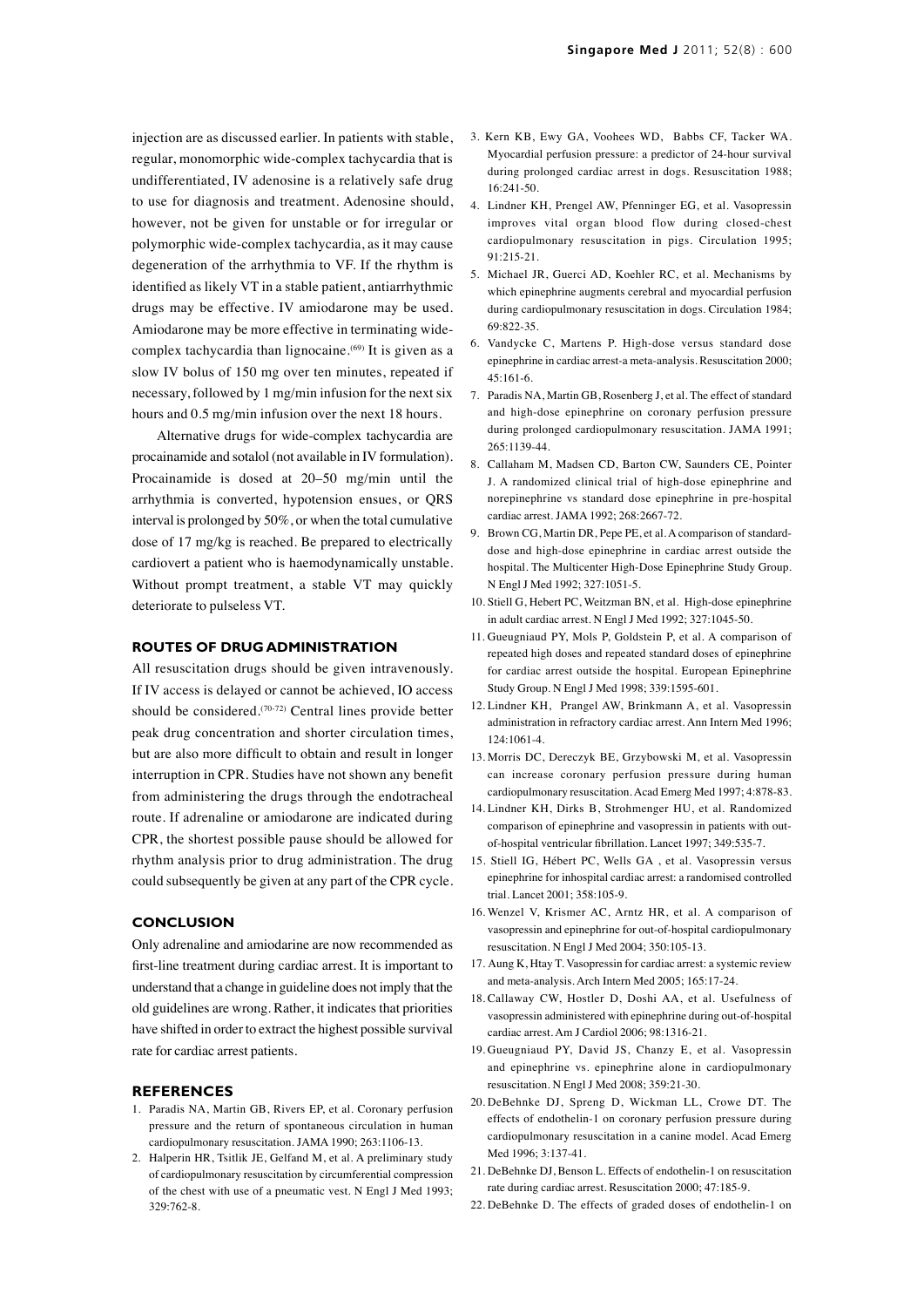coronary perfusion pressure and vital organ blood flow during cardiac arrest. Acad Emerg Med 2000; 7:211-21.

- 23. Hilwig RW, Berg RA, Kern KB, Ewy GA. Endothelin-1 vasoconstriction during swine cardiopulmonary resuscitation improves coronary perfusion pressure but worsens postresuscitation outcome. Circulation 2000; 101:2097-102.
- 24. Holzer M, Sterz F, Behringer W, et al. Endothelin-1 elevates regional cerebral perfusion during prolonged ventricular fibrillation cardiac arrest in pigs. Resuscitation 2002; 55:317-27.
- 25. Kudenchuk PJ, Cobb LA, Copass MK, et al. Amiodarone for resuscitation after out-of-hospital cardiac arrest due to ventricular fibrillation. N Engl J Med 1999; 341:871-8.
- 26. Dorian P, Cass D, Schwartz B, et al. Amiodarone as compared with lidocaine for shock-resistant ventricular fibrillation. N Engl J Med 2002; 346:884-90.
- 27. Skrifvars MB, Kuisma M, Boyd J, et al. The use of undiluted amiodarone in the management of out-of-hospital cardiac arrest. Acta Anaesthesiol Scand 2004; 48:582-7.
- 28. Petrovic T, Adnet F, Lapandry C. Successful resuscitation of ventricular fibrillation after low-dose amiodarone. Ann Emerg Med 1998; 32:518-9.
- 29. Levine JH, Massumi A, Scheinman MM, et al. Intravenous amiodarone for recurrent sustained hypotensive ventricular tachyarrythmias. Intravenous Amiodarone Multicenter Trial Group. J Am Coll Cardiol 1996; 27:67-75.
- 30. Weaver WD, Fahrenbruch CE, Johnson DD, et al. Effect of epinephrine and lidocaine therapy on outcome after cardiac arrest due to ventricular fibrillation. Circulation 1990; 82:2027-34.
- 31. Herlitz J, Ekström L, Wennerblom B, et al. Lidocaine in outof-hospital ventricular fibrillation. Does it improve survival? Resuscitation 1997; 33:199-205.
- 32. Tzivoni D, Banai S, Schuger C, et al. Treatment of torsades de pointes with magnesium sulfate. Circulation 1988; 77:392-7.
- 33. Perticone F, Adinolfi L, Bonaduce D. Efficacy of magnesium sulfate in the treatment of torsade de pointes. Am Heart J 1986; 112:847-9.
- 34. Thel MC, Armstrong AL, McNulty SE, Califf RM, O'Connor CM. Randomised trial of magnesium in in-hospital cardiac arrest. Duke Internal Medicine Housestaff. Lancet 1997; 350:1272-6.
- 35. Hassan TB, Jagger C, Barnett DB. A randomised trial to investigate the efficacy of magnesium sulfate for refractory ventricular fibrillation. Emerg Med J 2002; 19:57-62.
- 36. Böttiger BW, Bode C, Kern S, et al. Efficacy and safety of thrombolytic therapy after initially unsuccessful cardiopulmonary resuscitation: a prospective clinical trial. Lancet 2001; 357:1583-5.
- 37. Lederer W, Lichtenberger C, Pechlaner C, Kroesen G, Baubin M. Recombinant tissue plasminogen activator during cardiopulmonary resuscitation in 108 patients with out-of-hospital cardiac arrest. Resuscitation 2001; 50:71-6.
- 38. Stueven HA, Tonsfeldt DJ, Thompson BM, et al. Atropine in asystole: human studies. Ann Emerg Med 1984; 13:815-7.
- 39. Brown DC, Lewis AJ, Criley JM. Asystole and its treatment: the possible role of the parasympathetic nervous system in cardiac arrest. JACEP 1979; 8:448-52.
- 40. Stiell IG, Wells GA, Field B, et al. Advanced cardiac life support in out-of-hospital cardiac arrest. N Engl J Med 2004; 351:647-56.
- 41. Stiell IG, Wells GA, Hebert PC, Laupacis A, Weitzman BN. Association of drug therapy with survival in cardiac arrest: limited role of advanced cardiac life support drugs. Acad Emerg Med 1995; 2:264-73.
- 42. Engdahl J, Bång A, Lindqvist J, Herlitz J. Can we define patients with no and those with some chance of survival when found in

asystole out of hospital? Am J Cardiol 2000; 86:610-4.

- 43. Dumot JA, Burval DJ, Sprung J, et al. Outcome of adult cardiopulmonary resuscitations at a tertiary referral centre including results of "limited" resuscitations. Arch Intern Med 2001; 161:1751-8.
- 44. 2010 American Heart Association Guidelines for Cardiopulmonary Resuscitation and Emergency Cardiovascular Care Science. Circulation 2010; 122(Suppl 3):S829-61.
- 45. Brimacombe JR, Scullly M, Swainston R. Propranolol overdose-a dramatic response to calcium chloride. Med J Aust 1991; 155:267-8.
- 46. Pertoldi F, D'Orlandao L, Mercante WP. Electromechanical dissociation 48 hours after atenolol overdose: usefulness of calcium chloride. Ann Emerg Med 1998; 31:777-81.
- 47. Bailey B. Glucagon in beta-blocker and calcium channel blocker overdoses: a systematic review. J Toxicol Clin Toxicol 2003; 41:595-602.
- 48. Patel NP, Pugh ME, Goldberg S, Eiger G. Hyperinsulinemic euglycemia therapy for verapamil poisoning: a review. Am J Crit Care 2007; 16:498-503.
- 49. Ferguson JD, DiMarco JP. Contemporary management of paroxysmal supraventricular tachycardia. Circulation 2003; 107:1096-9.
- 50. DiMarco JP, Miles W, Akhtar M, et al. Adenosine for paroxysmal supraventricular tachycardia: dose ranging and comparison with verapamil. Assessment in placebo-controlled, multicentre trials. The Adenosine for PSVT Study Group. Ann Intern Med 1990; 113:104-10.
- 51. Blomström-Lundqvist C, Scheinman MM, Aliot EM, et al. ACC/AHA/ESC guidelines for the management of patients with supraventricular arrhythmias--executive summary: a report of the American College of Cardiology/American Heart Association Task Force on Practice Guidelines and the European Society of Cardiology Committee for Practice Guidelines (Writing Committee to Develop Guidelines for the Management of Patients With Supraventricular Arrhythmias). Circulation 2003; 108:1871-909.
- 52. Brady WJ Jr, DeBehnke DJ, Wickman LL, Lindbeck G. Treatment of out-of-hospital supraventricular tachycardia: adenosine vs verapamil. Acad Emerg Med 1996; 3:574-85.
- 53. Madsen CD, Pointer JE, Lynch TG. A comparison of adenosine and verapamil for the treatment of supraventricular tachycardia in the pre-hospital setting. Ann Emerg Med 1995; 25:649-55.
- 54. Carnell J, Singh A. An evidence-based approach to supraventricular tachydysrhythmias. Emerg Med Pract 2008; 10:1-28.
- 55. Lim SH, Anantharaman V, Teo WS. Slow-infusion of calcium channel blockers in the emergency management of supraventricular tachycardia. Resuscitation 2002; 52:167-74.
- 56. Moser LR, Smythe MA, Tisdale JE. The use of calcium salts in the prevention and management of verapamil-induced hypotension. Ann Pharmacother 2000; 34:622-9.
- 57. Kuhn N, Schriger DL. Low-dose calcium pretreatment to prevent verapamil-induced hypotension. Am Heart J 1992; 124:231-2.
- 58. Cybulski J, Kułakowski P, Makowska E, et al. Intravenous admiodarone is safe and seems to be effective in termination of paroxysmal supraventricular tachyarrhythmias. Clin Cardiol 1996; 19:563-6.
- 59. Delle Karth G, Geppert A, Neunteufl T, et al. Amiodarone versus diltiazem for rate control in critically ill patients with atrial tachyarrhythmias. Crit Care Med 2001; 29:1149-53.
- 60. Connolly SJ. Evidence-based analysis of amiodarone efficacy and safety. Circulation 1999; 100:2025-34.